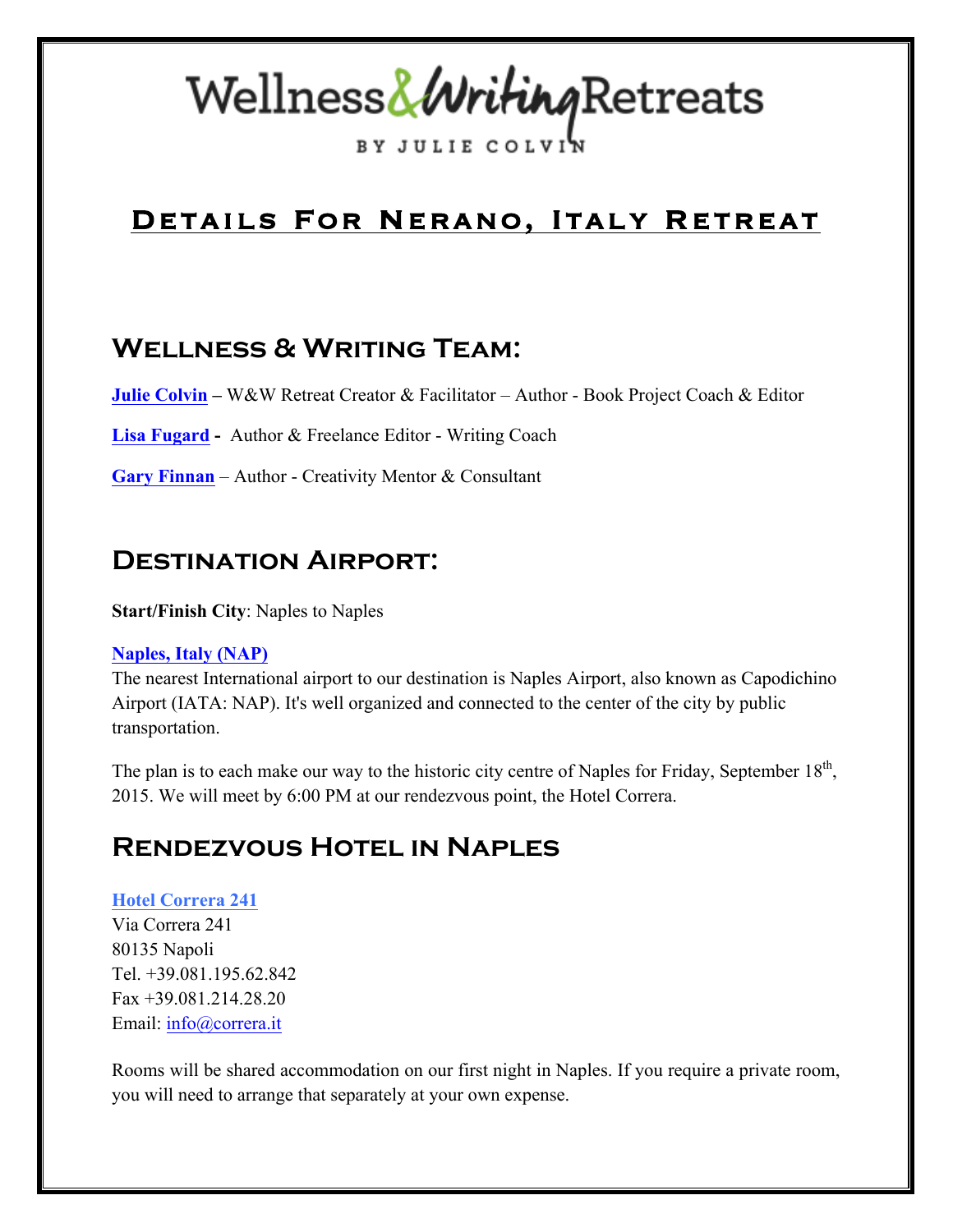#### **Transportation From the Airport**

If you're flying in, we will help to arrange a private transfer for you to the Hotel Correra. If you are coming by train or other means, please contact the **Hotel Correra 241** website for directions to the hotel.

#### **Arrival Complications**

We don't expect any problems, and nor should you, but if for any reason you're unable to commence your trip as scheduled, please contact our starting point hotel as soon as possible and request that you speak to, or leave a message for; Julie Colvin Wellness & Writing. I will also provide my cell phone number closer to the date of departure so that all participants can text me upon their arrival in Naples.

#### **What does the price of the Retreat Include?**

- Accommodation for 7 nights. Our first night in at the Hotel Correra in Naples (shared accommodation) & 6 nights in our Retreat Villa in Nerano.
- Transfer from Hotel Correra to Villa in Nerano on Saturday Sept.  $19<sup>th</sup>$ , 2015.
- Transfer from Nerano to Airport in Naples, morning of Friday Sept. 25th, 2015.
- 7 breakfasts, 5 lunches, & 6 dinners.
- 30 minute massage.
- Informative and uplifting Wellness & Writing workshops and evening group sessions with Lisa Fugard, Julie Colvin & Gary Finnan.
- Follow-up conference call with Lisa Fugard, Julie Colvin & Gary Finnan after Retreat.
- A total of three land excursions which will include:
	- 1. Visit to the ruins of Pompeii (an ancient Roman town that was destroyed by the eruption of Mount Vesuvius in 79 AD) as well as a visit to the majestic seaside city of Sorrento.
	- 2. Visit to local farms for the day to explore and taste Italy's finest lemons, olives, cheese, wine, Limoncello & pizza!
	- **3.** Boat excursion to explore breathtaking Positano.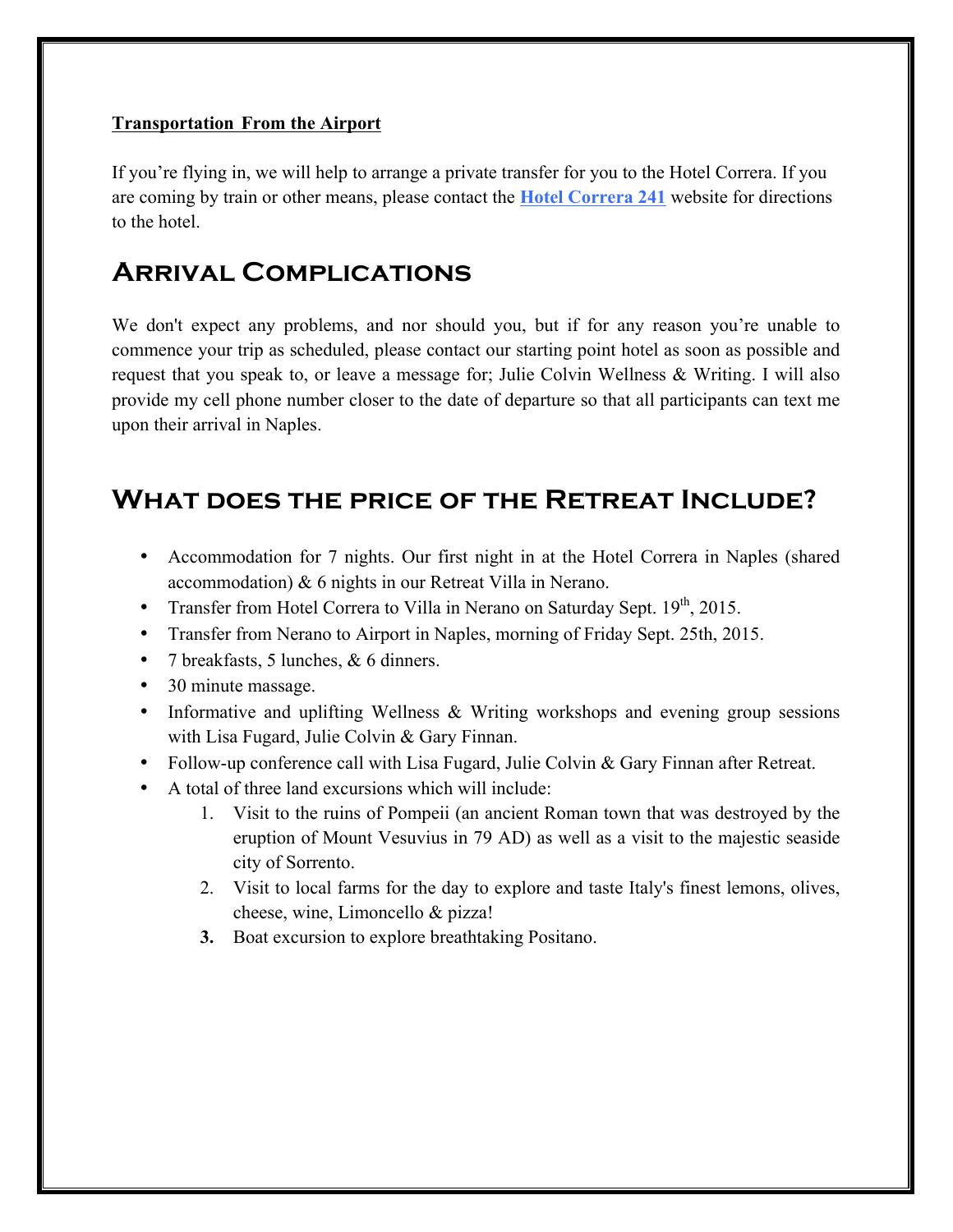# **What's not included in the price of the Retreat:**

- 1.) International airfare & airport taxes (also applies to trans-border flights)
- 2.) Meals during excursions (Allow EUR100-150 for meals not included.)
- 3.) Incidentals
- 4.) Insurance
- 5.) Beverages (other than those stated in menu.)
- 6.) Room mini-bar selections are not included.
- 7.) Optional tours or admissions

#### **I noticed there is shared accommodation?**

Yes, sharing a room can be great fun. We often offer this more economical option, which fosters fabulous new friendships! If you choose to share a room, we will use the information you provide to us to match you with an ideal roommate.

## **Access to a phone?**

A land line telephone is available in your room. However, we recommend setting up Skype on your computer as there is Wi-Fi available.

#### **What if I have special dietary needs?**

We are very sensitive to dietary needs. We plan to do our best to create a peanut free Retreat, so please do not bring any peanut snacks with you as this is a high allergy food concern. Should you have allergies or sensitivities to food, or food preferences, please be sure to indicate these on your Retreat Registration Form. We will do our best to keep your favorite foods on hand and food options for those with allergies or sensitivities. Please keep in mind that this is a Wellness Retreat and healthy food options are our priority.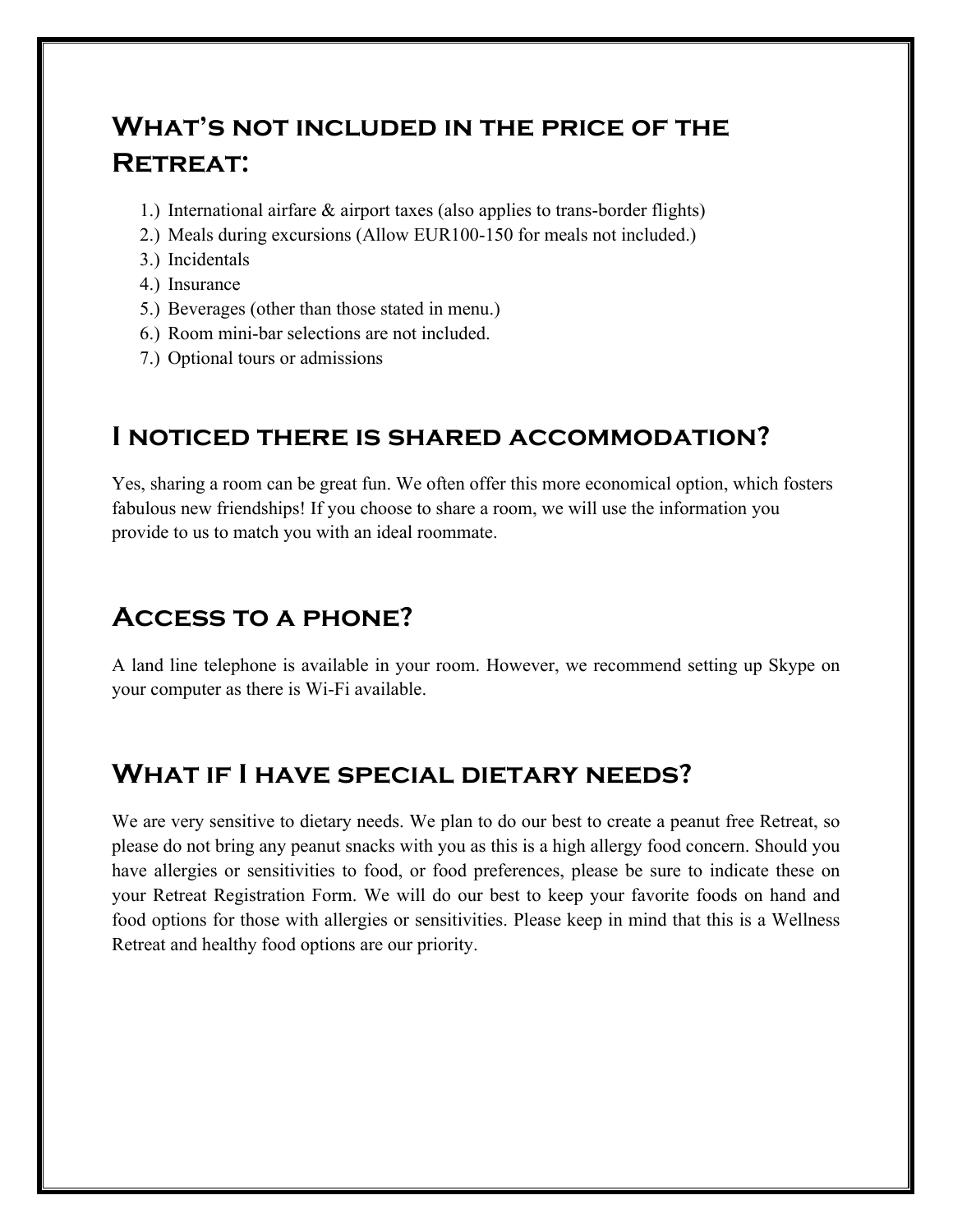## **Remember to Bring:**

- Your writing project
- Pad of paper
- Laptop (For information on bringing Electrical Devices to Italy, see our PDF for this.)
- Supportive shoes with good grip for hiking/walking.
- Comfortable & casual attire
- Personal toiletries (biodegradable)
- Light fleece top
- Light windproof/waterproof jacket
- Small towel and swimwear, sun hat, sun glasses & sun-block
- Personal clothing for mild to hot weather
- Watch or alarm clock
- Money belt
- First-aid kit (should contain lip salve, Advil, Band-Aids, antihistamine, Imodium or similar tablets for mild cases of diarrhea, rehydration powder, insect repellent, extra prescription drugs you may be taking)
- A small daypack for day excursions

#### **Documents:**

- Passport (with photocopies)
- Travel insurance (with photocopies)
- Airline tickets (with photocopies)
- EURO cash
- Credit or debit card (be sure to inform your bank that you will be traveling to Italy so that they do not put a hold on your cards.)

# **Local Dress FYI**

In Italy, shoulders and knees should be covered while visiting churches and cathedrals. Beachwear is not acceptable in towns.

## **Retreat Restrictions:**

This Retreat is Non-Smoking and peanut free. No exceptions.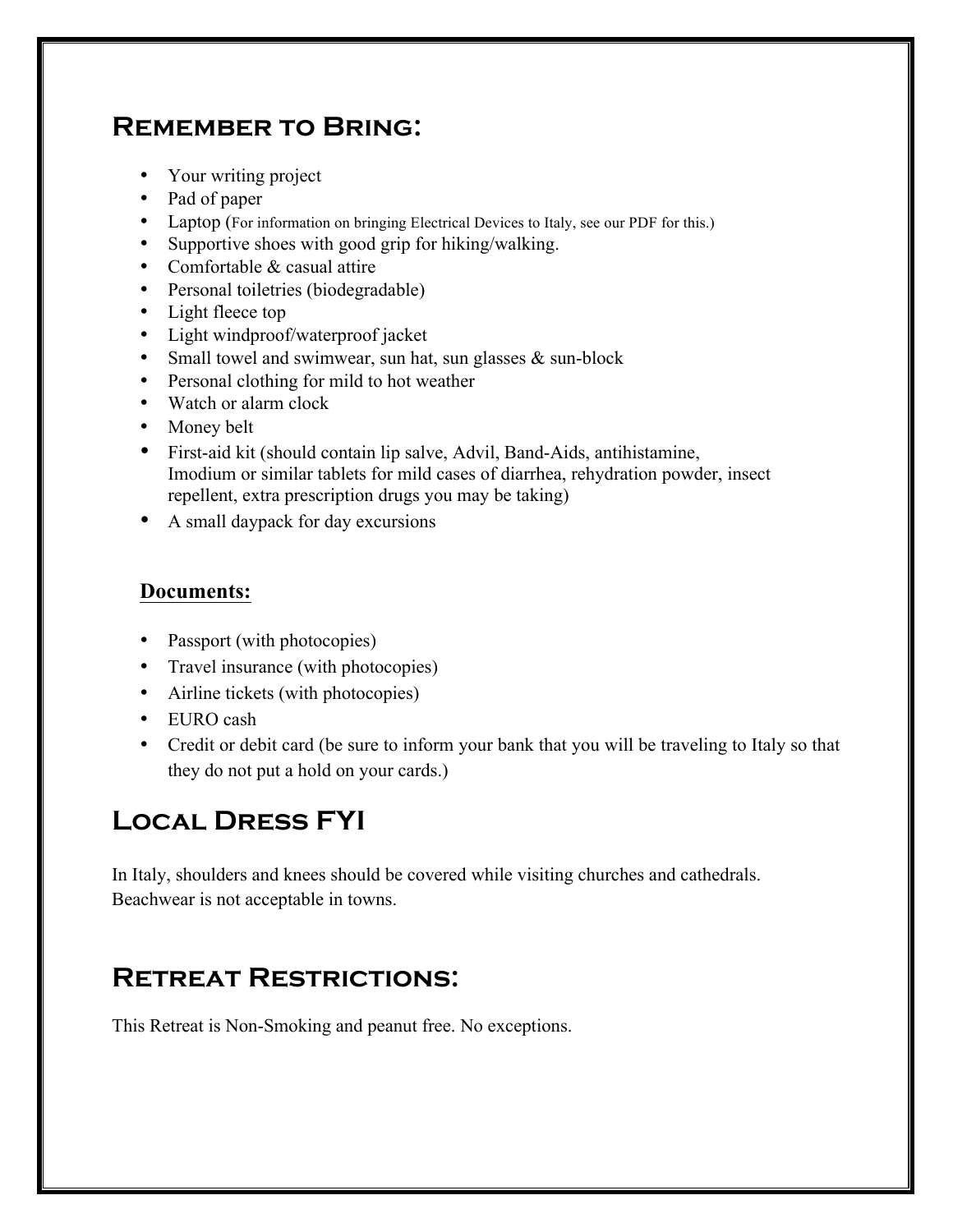#### **Laundry**

There is washing available at our Retreat Villa.

# **Visas**

It is vital that you check for yourself and understand that you are fully responsible for your own passport requirements. All visitors to the EU (European Union) and EEC (European Economic Community) countries require a valid passport (with a minimum of 6 months validity).

# **Spending Money**

Every traveler is different and therefore spending money requirements will vary. Some travelers may drink more than others while other travelers like to purchase more souvenirs than most. Please consider your own spending habits when it comes to allowing for drinks, shopping and tipping.

# **Money Exchange**

Italy is in the Eurozone and the unit of currency is the Euro.

Credit cards and debit cards are very useful for cash advances but you must remember to bring your PIN number (be aware that many ATM machines only accept 4-digit PINs). Both Cirrus and Plus system cards are the most widely accepted debit cards. Visa cards are the most widely accepted credit cards. While ATMs are commonly available, there are no guarantees that your credit or debit cards will actually work in Italy. Check with your bank. You should be aware when purchasing products or services on a credit card that a fee usually applies.

Also be sure to inform your bank/bank cards that you will be traveling to Italy so that they will allow transactions as you travel.

Do not rely on credit or debit cards as your only source of money. A combination of Euros, traveler's checks and cards is best. Avoid relying on traveler's checks alone as these are cashed less often because travelers use them very little now.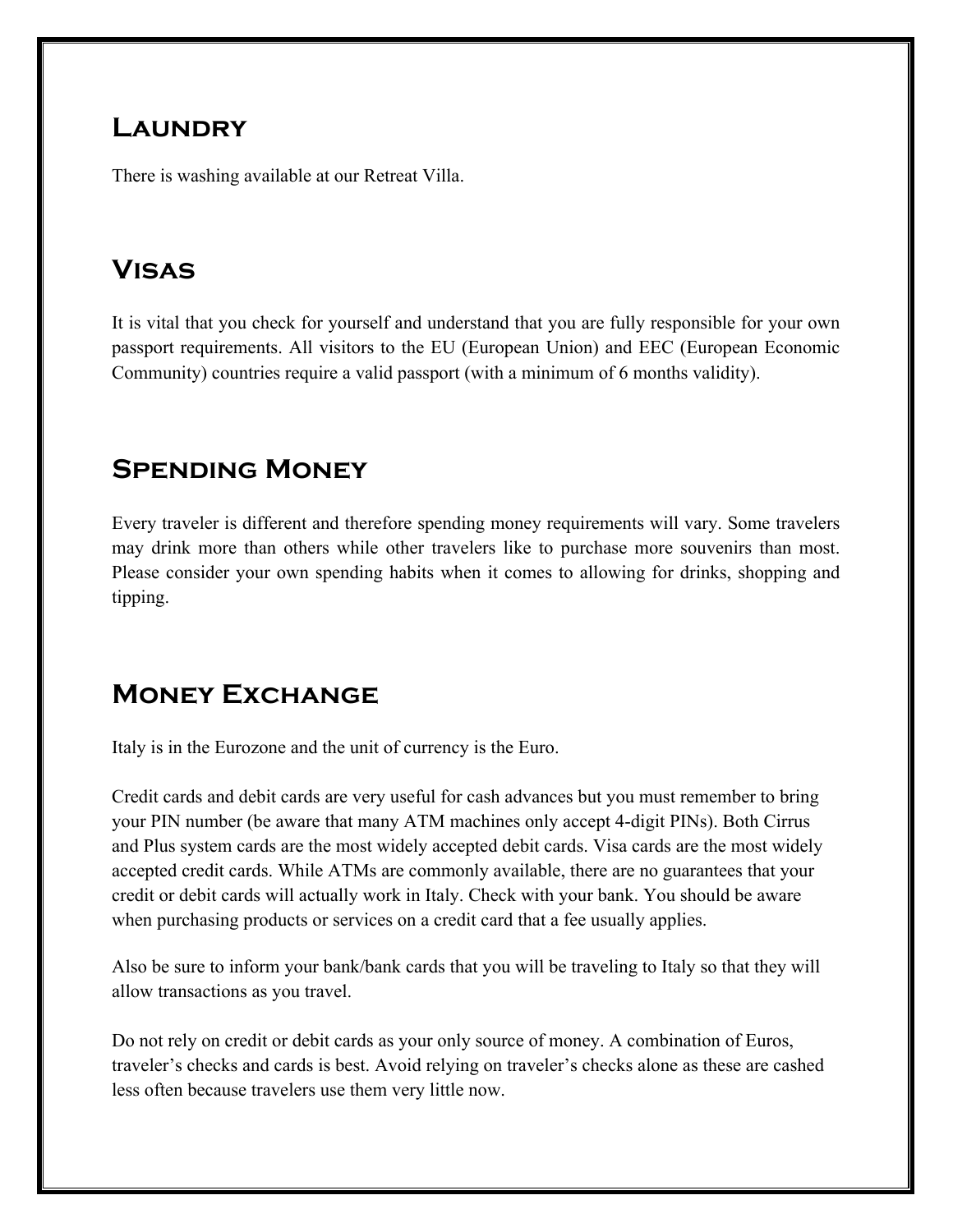As currency exchange rates can fluctuate please refer to the following website for daily exchange rates: www.xe.com

#### **Travel Insurance**

Travel insurance is compulsory in order to participate on this trip. Please provide evidence of your travel insurance prior to departure.

When selecting a travel insurance policy please bear in mind that all clients must have medical coverage and that we require a minimum coverage of USD 200,000 for repatriation and emergency rescue. We strongly recommend that the policy also covers personal liability, cancellation, curtailment and loss of luggage and personal effects. If you have credit card insurance we require proof of purchase of the trip (a receipt of credit card statement) with a credit card in your name. Contact your bank for details of their participating insurer, the level of coverage and emergency contact telephone number.

#### **Safety Tips**

Travelers must exercise common sense and caution at all times. There are often "Gypsies" in areas like airports and train stations. Here are some tips I have found to keep you aware of your surroundings and your money!

10 Ways to protect your self from pickpockets: http://www.lifeinitaly.com/10-waysprotect-yourself-pickpockets

# **Tipping**

It is customary in Europe to leave a small tip for service providers, such as; waiters and drivers. If you are pleased with the service, the normal tip is 1- 2 Euros.